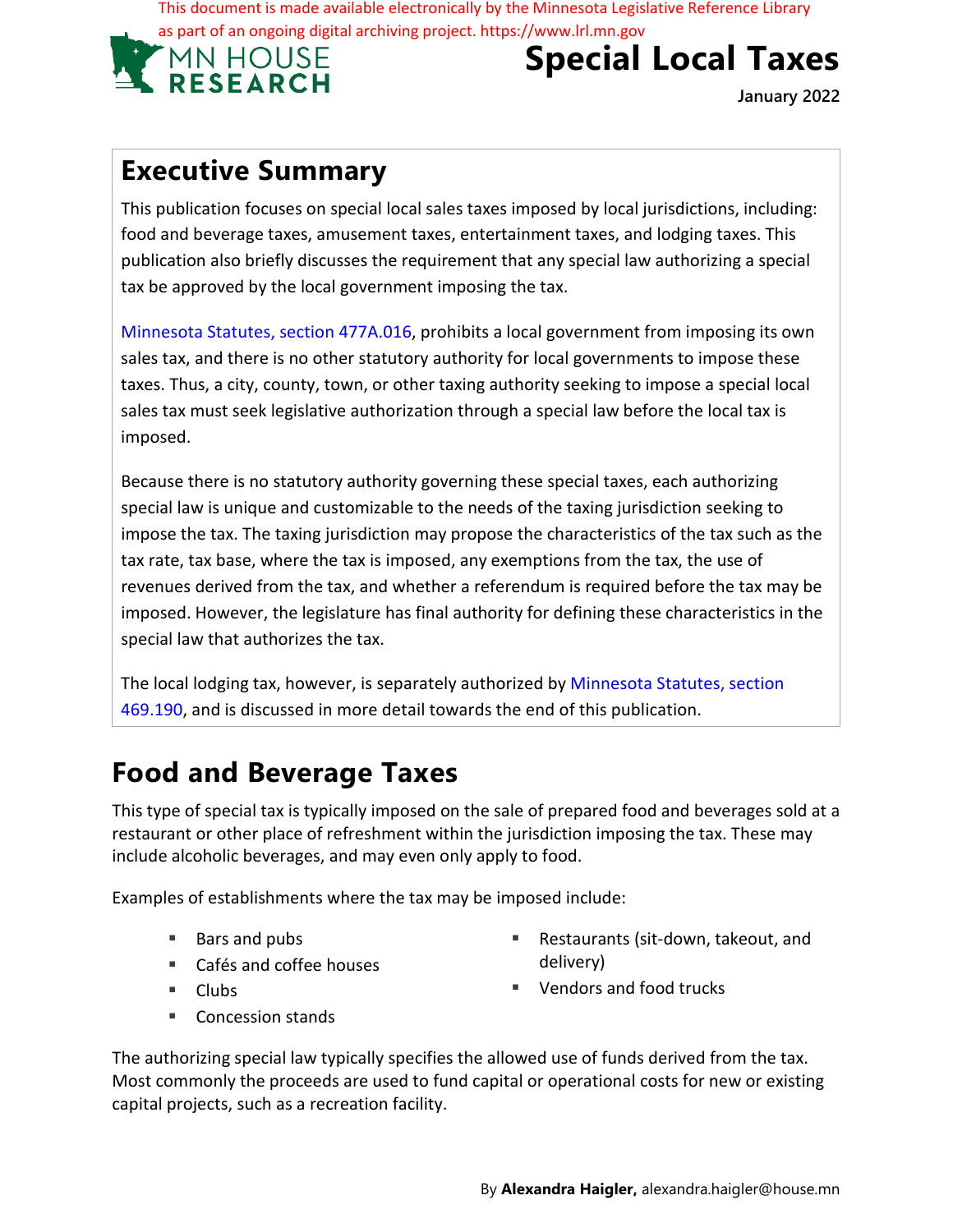#### **Amusement Taxes**

This type of special tax is typically imposed on events related to recreation or entertainment activities, depending on the specificity of the authorizing special law. For example, this type of tax may be imposed on admissions to entertainment and recreational facilities as well as the rental of recreation equipment tied to the facility or activity.

Examples of establishments where the tax may be imposed include:

- Amusement parks
- Athletic fields
- Bowling alleys
- Campgrounds
- Concerts
- Ice rinks and golf courses
- Movie theaters
- Parks and trails
- $\blacksquare$  Ski areas
- Swimming pools

Most commonly the proceeds are used to fund capital or operational costs for new or existing capital projects, such as a recreation or entertainment venue.

#### **Entertainment Taxes**

This type of special tax is similar and may be interchangeable with the amusement taxes described above. However, depending on the language of the special law, these taxes may differ in that they apply only to admissions to entertainment events (i.e., concerts, sporting events, theatrical performances, etc.) rather than recreational activities.

Typically, tax proceeds may fund capital or operational costs for new or existing entertainment venues.

## **Lodging Taxes**

Unlike the other special taxes discussed in this publication, local lodging taxes are statutorily authorized and do not need legislative approval before implementation. [Minnesota Statutes,](https://www.revisor.mn.gov/statutes/cite/469.190)  [section 469.190](https://www.revisor.mn.gov/statutes/cite/469.190) authorizes cities and towns to impose a lodging tax of up to 3 percent on the gross receipts from lodging accommodations, so long as the stay is less than 30 days. For example, the lodging tax applies to stays at hotels, motels, resorts, and other short-term rentals (including vacation rentals such as an AirBnB or VRBO).

[Section 469.190](https://www.revisor.mn.gov/statutes/cite/469.190) requires that 95 percent of the proceeds derived from the tax must be used to fund the imposing jurisdiction's local convention or tourism bureau and advertising efforts. The taxing jurisdiction may use the remaining 5 percent to cover administrative costs. The law does not impose a referendum requirement, thus once the tax is locally authorized by ordinance, the tax may take effect.